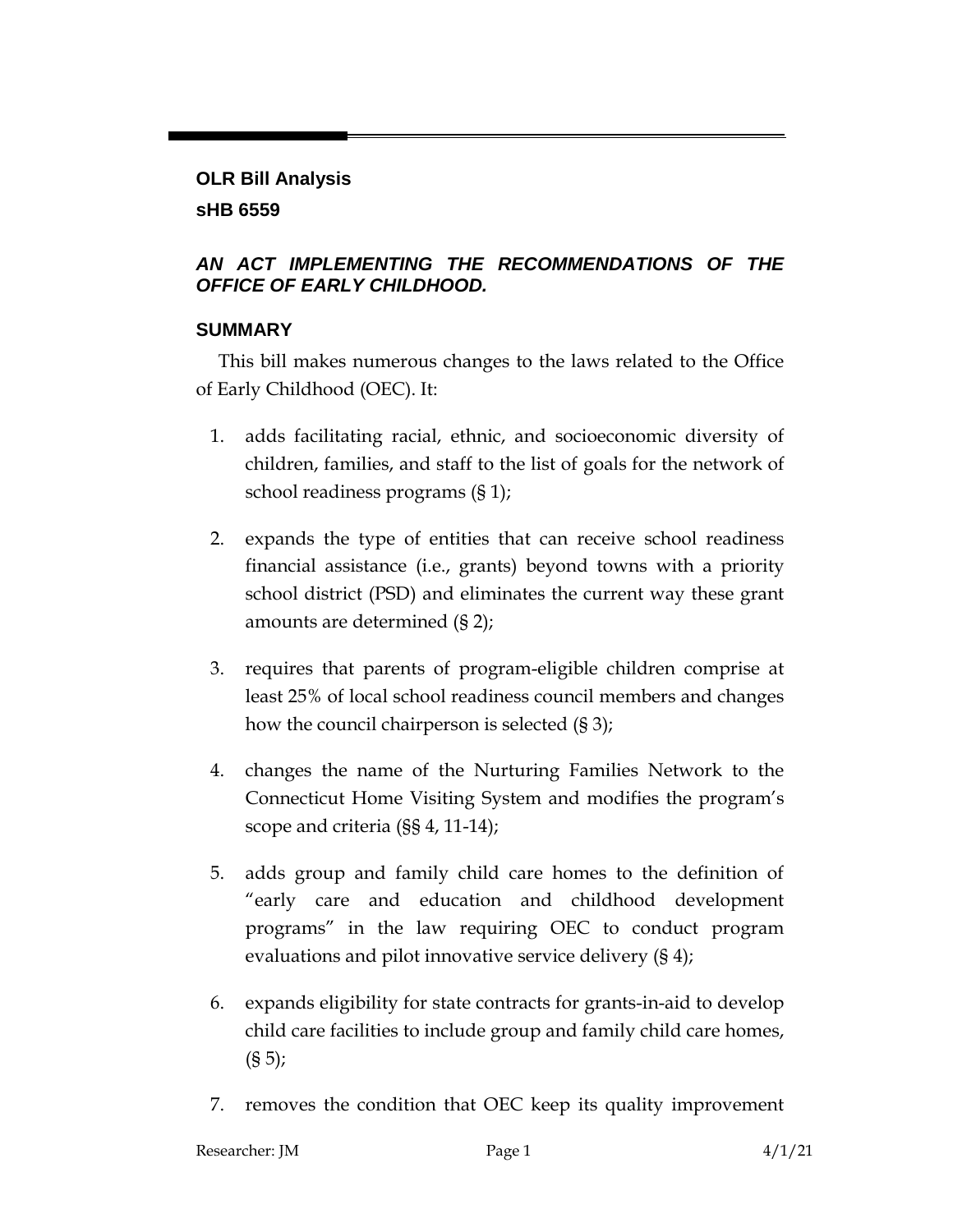services and licensing services separate and distinct when monitoring and evaluating child care centers, group child care homes, and family child care homes (§ 6);

- 8. expands the types of child care employees who must undergo pre-employment background checks and conforms current restrictions on when these new employees can begin working with federal regulations (§ 7);
- 9. increases the minimum age threshold, from 16 to 18, for mandatory background checks for prospective employees of family child care homes (§ 8);
- 10. requires background checks for youth camp prospective employees who are age 18 and older (§ 9);
- 11. authorizes OEC to grant waivers for prospective child care employees who, due to a medical condition, are unable to satisfy the background check fingerprint requirement (§ 10);
- 12. adds (a) working with incarcerated parents, (b) promoting the work of doulas to help women with high-risk pregnancies, and (c) supporting homeless diversion for families with young children to OEC's list of required programs and services (§ 12);
- 13. authorizes the education commissioner to allow someone to teach within the Birth-to-Three program if they hold a teaching endorsement in (a) special education, (b) integrated early childhood and special education, (c) partially sighted, (d) blind, and (e) hard of hearing (§ 15); and
- 14. creates a notification and hearing process for youth camp operators who OEC cites for operating without a license (§ 16).

It also makes numerous minor, conforming, and technical changes.

EFFECTIVE DATE: July 1, 2021, unless otherwise noted.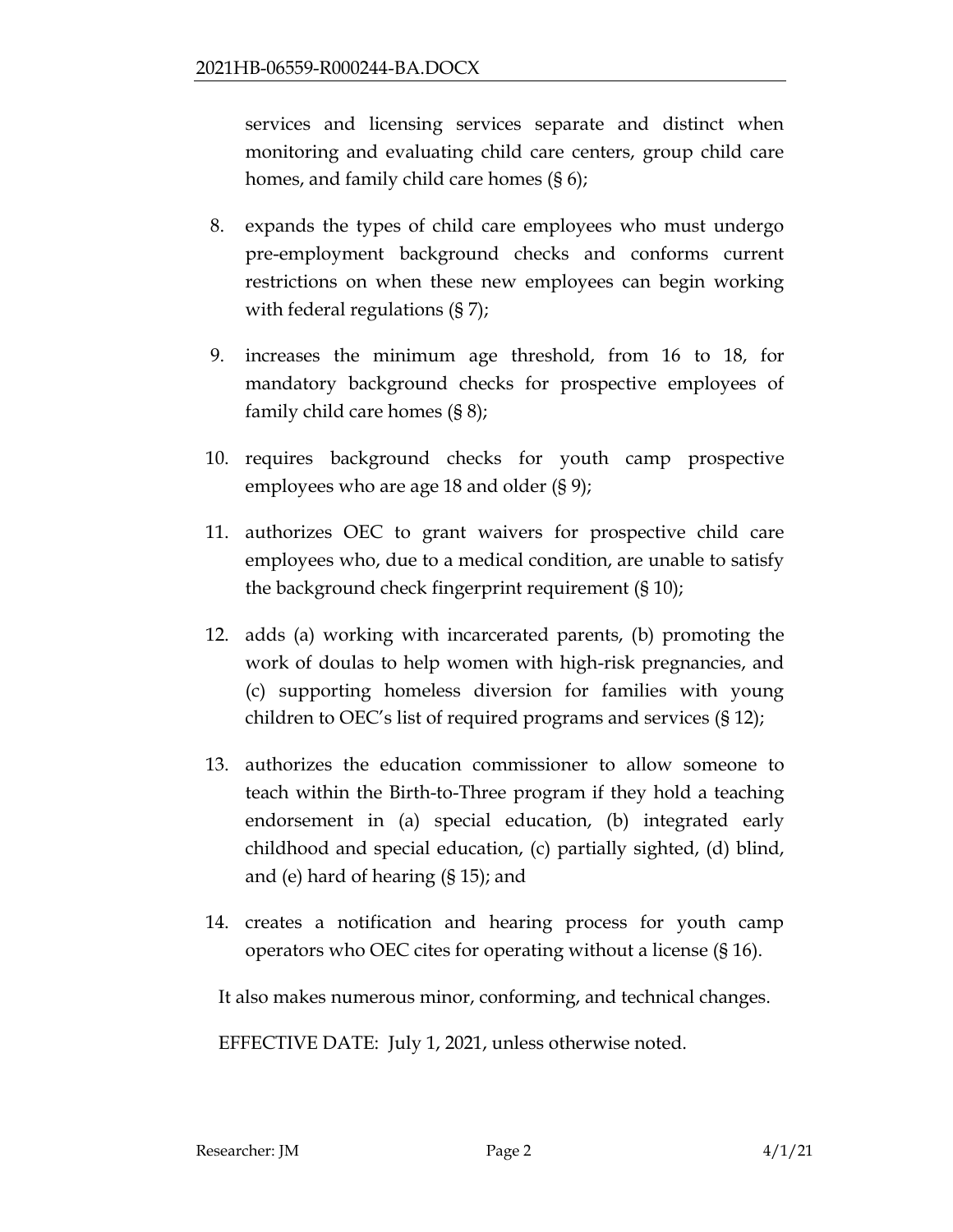#### **§ 2 — ENTITIES ELIGIBLE FOR SCHOOL READINESS FINANCIAL ASSISTANCE**

Under current law governing school readiness grants, grants can be awarded to either (1) the town where a current or former PSD is located or (2) for competitive grants, a town with a priority school or a school readiness council serving one of the state's 50 lowest ranking towns by wealth.

The bill expands the type of entities that can receive school readiness financial assistance (i.e., PSD grants or competitive grants) to include a town, local or regional board of education, regional educational service center (RESC), family resource center, child care center, group child care home, family child care home, Head Start program, preschool program, or other program that meets the commissioner's standards. It does this by:

- 1. allowing an eligible entity to enter into a contract with OEC to provide for state financial assistance within available appropriations, and
- 2. eliminating the requirements that program grants must be provided:
	- a. to the town in which current or former PSDs are located,
	- b. annually contingent upon available funding and a satisfactory annual evaluation, and
	- c. for use by a town or regional school readiness council to purchase spaces for certain children from providers of accredited school readiness programs or programs seeking that accreditation.

The bill also requires the OEC commissioner to consult with the town or regional school readiness council when entering into these contracts.

By law and unchanged by the bill, the municipality's chief elected official and the school superintendent for a current or former PSD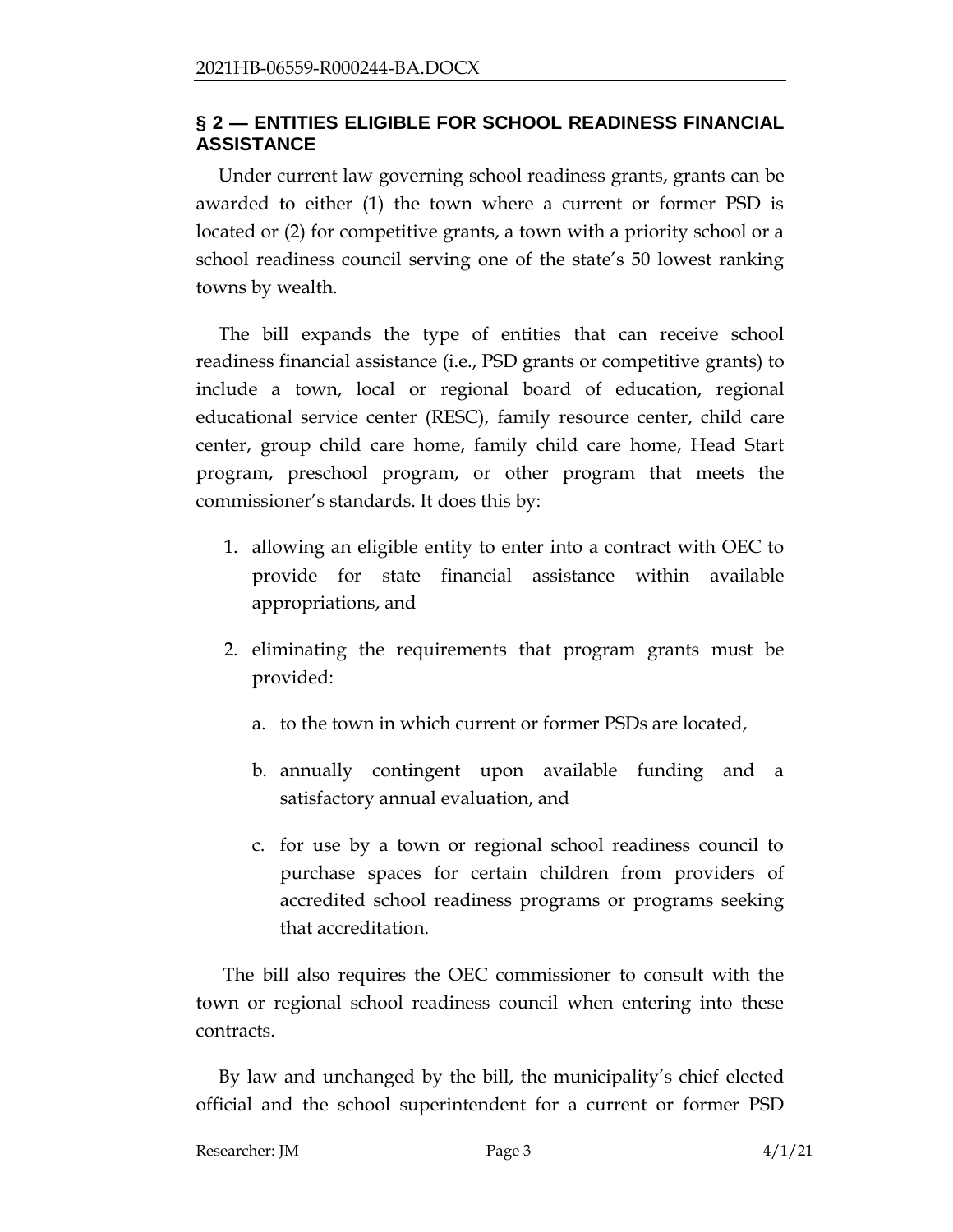must submit a plan for spending the grant funds that includes responses from a request for proposals (RFP) from accredited school readiness programs. The commissioner must review and approve the plans. (Presumably, the chief elected official and the superintendent would obtain this information from the new entities through the RFP process.)

The bill also eliminates the current method of determining the amount of school readiness grants for current and former PSDs. It does not indicate the new method of determining the grant amounts (presumably this will be addressed in the contract terms).

The bill expands the accreditations accepted for school readiness programs to include the National Association of Family Child Care. By law, accreditation by the National Association for Education and Young Children or a Head Start program review instrument are already accepted.

### **§ 3 — SCHOOL READINESS COUNCIL MEMBERSHIP & DUTIES**

By law, a town seeking school readiness grants must form a local or regional school readiness council. The bill requires each council to document efforts to ensure that its racial, ethnic, and socioeconomic composition reflects its town or region, as applicable. It also requires that parents or guardians of program-eligible children comprise at least 25% council membership. Under the bill, these parents and guardians may be compensated, within available appropriations, for time and travel related to council meetings and any activities related to training, leadership, and community engagement. It directs council meetings to be held at convenient times and locations for the members, including the parent and guardian members.

Beginning July 1, 2021, the bill makes the chairperson of each council elected by its membership, rather than appointed by the municipal chief elected official. By law, unchanged by the bill, the chief elected official and the superintendent jointly appoint the council members.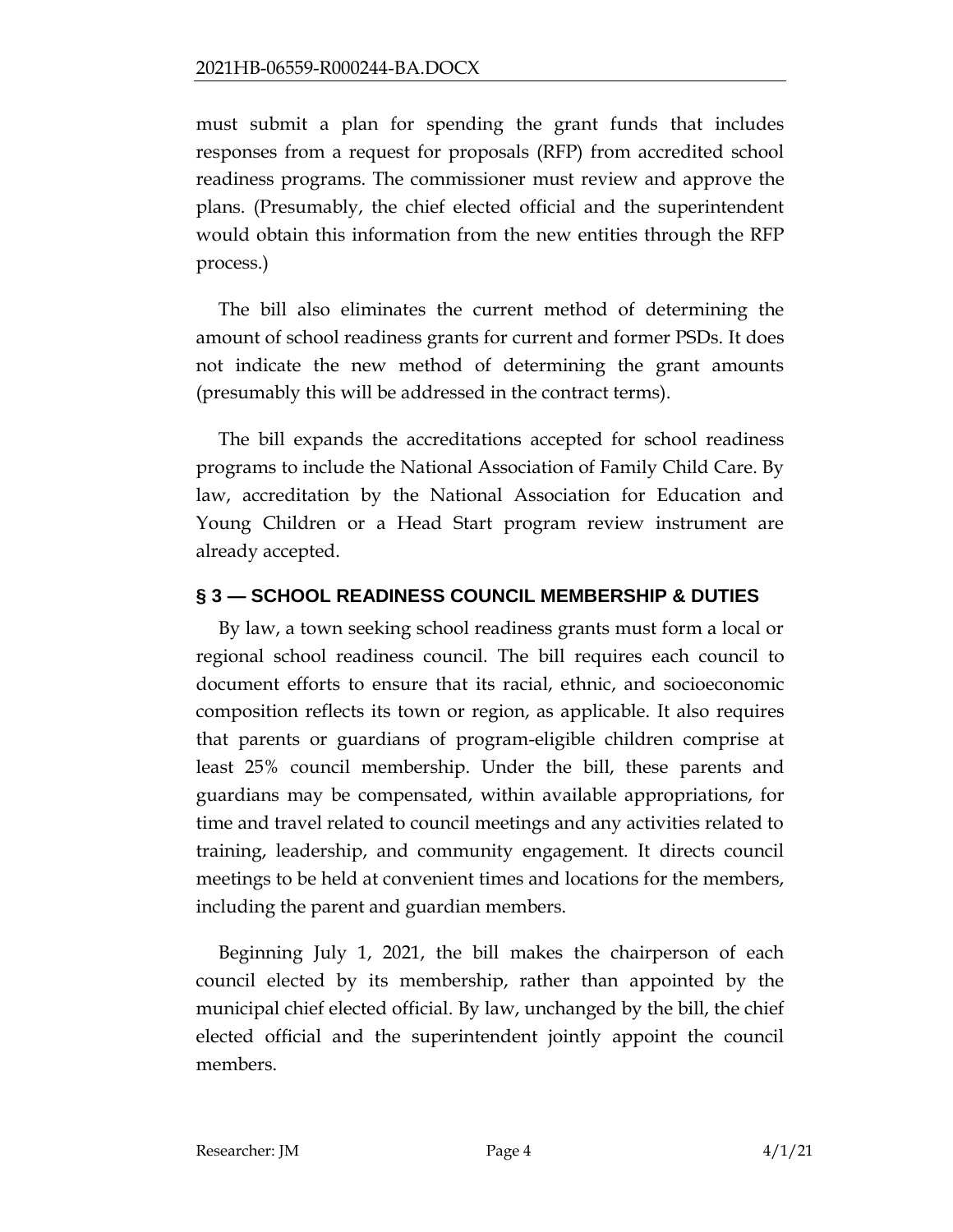The bill requires that the councils be expanded to include representatives of:

- 1. state-financed child care providers,
- 2. a workforce or job-training community organization, and
- 3. a local business in the community.

The law spells out several duties of school readiness councils. The bill adds to this the requirement that they collaborate with OEC on planning improvements to the state early care and education governance structure.

### **§ 5 — CONTRACTS FOR ASSISTANCE TO DEVELOP OR RENOVATE GROUP OR FAMILY CHILD CARE HOMES**

Under current law, the OEC commissioner may enter into a contract with a municipality, human resources development agency, or nonprofit corporation for state grants-in-aid to develop, operate, or renovate any child care center. The bill expands eligibility for these contracts to include group child care homes and family child care homes.

The bill makes other conforming changes to current requirements for OEC and these entities when contracting with the office.

## **§§ 7 & 8 — CHILD CARE EMPLOYEE BACKGROUND CHECKS**

The bill expands the types of employees who must undergo preemployment comprehensive background checks to include any position involving unsupervised access to a child in the care center or group care home. It conforms current law's restrictions on when new employees can begin working with federal regulation requirements (i.e., either upon completion of the background check, or, pending its completion, under supervision at all times by someone who has successfully completed the background check within the last five years  $(45 \text{ C.F.R. } 98.43(d)(4))$ . Current law bars a prospective employee from having unsupervised access to children in the center or group care home until a comprehensive background check is completed and the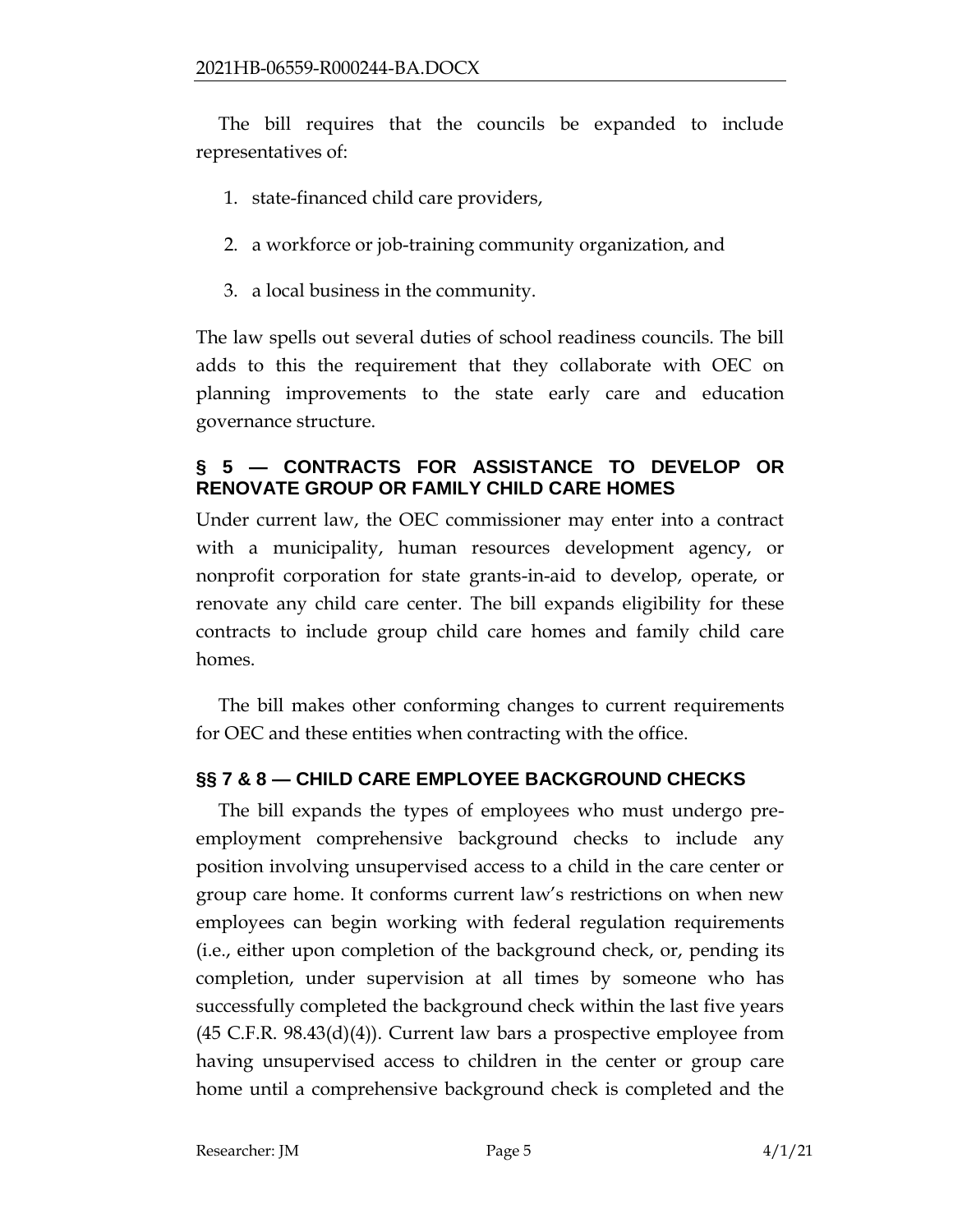OEC commissioner permits the employee to work there.

The bill raises the minimum age threshold, from 16 to 18 years, for required family child care home background checks of prospective employees in a position requiring care to a child, including an assistant or substitute employee and each household member.

It also eliminates (1) the condition that the commissioner require these background checks within available appropriations and (2) an authorization for the Department of Social Services to transfer funds appropriated for background checks to OEC.

EFFECTIVE DATE: October 1, 2021

### **§ 9 — YOUTH CAMP EMPLOYEE BACKGROUND CHECK**

The bill requires OEC-licensed youth camps (e.g., summer camps) to require prospective employees age 18 and older to undergo comprehensive background checks, including criminal history record checks, for positions providing child care or involving unsupervised access to children, including checks of:

- 1. national criminal records history,
- 2. state and federal sex offender registries, and
- 3. the state Department of Children and Families (DCF) child abuse and neglect registry.

For the DCF abuse registry check, the camp licensee must submit a release authorization form from each prospective employee to OEC; the office then makes a registry check request of DCF.

Under the bill, licensees must maintain all records and documentation associated with the background checks on-site and provide OEC with access to these records.

Checks must take place at least once every five years for staff who work at the camp for more than five years. Child care workers who have already met other background check requirements under child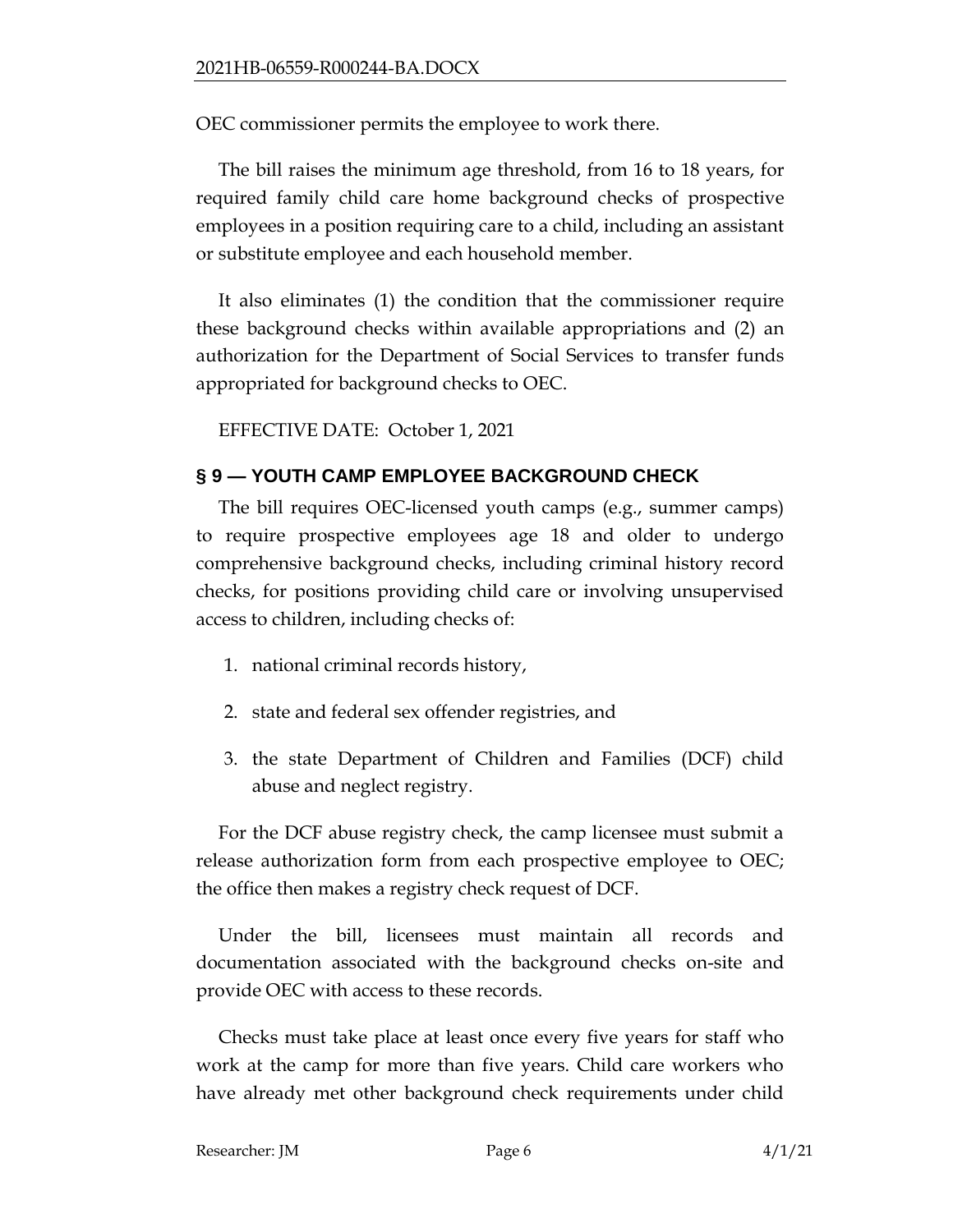care laws within the last five years are deemed to have satisfied the camp background check.

The bill exempts from the background check requirement prospective international employees who hold a J-1 (visitor sponsored work and study), H-1B (temporary foreign worker in specialty occupation), or R-1 (visitor for ministry services or other religious occupation) visa.

EFFECTIVE DATE: October 1, 2021

### **§ 10 — FINGERPRINT WAIVER FOR BACKGROUND CHECKS**

The bill authorizes the OEC commissioner to grant a waiver from the requirement to submit fingerprints as part of a child care employment background check for those who cannot satisfy the requirement due to a medical condition. If the OEC commissioner grants a waiver, OEC will conduct a state criminal history records check using the individual's name and date of birth as provided with the waiver request.

The request must be in writing to the commissioner and include name, date of birth, and evidence the person is unable to satisfy the fingerprint requirement due to a medical condition, including birth defect, physical deformity, skin condition, or a psychiatric condition.

EFFECTIVE DATE: October 1, 2021

#### **§ 11 — CONNECTICUT HOME VISITING SYSTEM**

The bill adds (in addition to infants under current law) young children to the scope of the Connecticut Home Visiting System and requires assessments to be community-based rather than hospitalbased. It also requires the commissioner to (1) ensure that all home visiting programs are one of the evidence-based home visitation models that meet effectiveness criteria developed by the federal Department of Health and Human Services and (2) provide oversight to ensure model fidelity for the home visiting programs. The bill removes the commissioner's duty under current law to develop a comprehensive risk assessment for the former Nurturing Families

Researcher: JM Page 7 4/1/21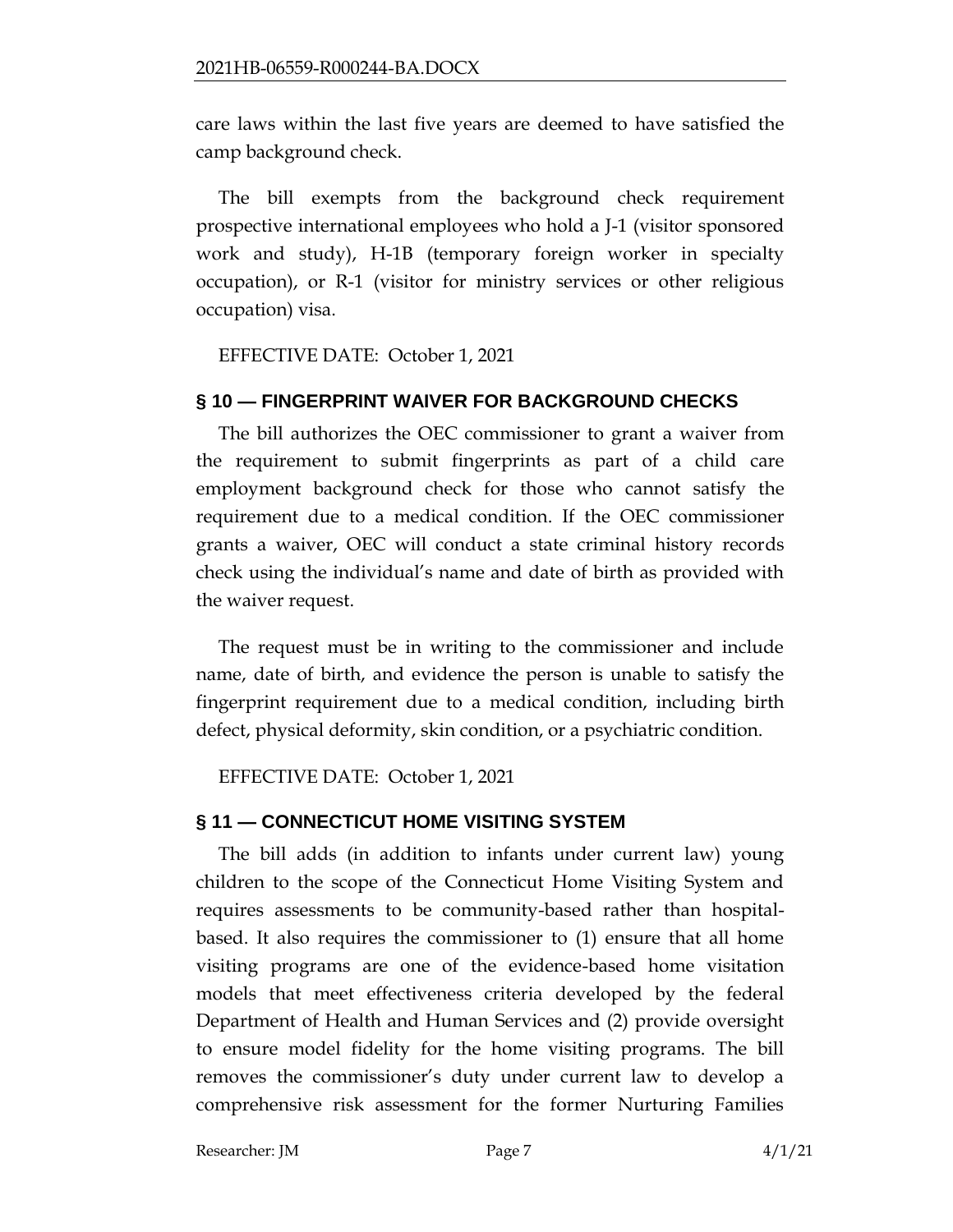Network.

### **§ 15 — BIRTH-TO-THREE TEACHING PERMITS**

The bill authorizes the education commissioner, upon the request of a Birth-to-Three Early Intervention program's director, to permit a person to teach within the program if he or she holds the following teaching endorsements: (1) special education, (2) integrated early childhood and special education, (3) partially sighted, (4) blind, and (5) hard of hearing.

The permission is valid for the duration of the person's teaching credential and may be extended by the education commissioner upon the request of the Birth-to-Three provider, when renewing these teaching credentials.

## **§ 16 — YOUTH CAMP LICENSE VIOLATIONS**

The bill creates a notification and hearing process for youth camp operators that OEC cites for operating without a license. Current law allows for a civil penalty (up to \$1,000 for a first offense) and authorizes the commissioner to seek an injunction to halt unlicensed operation, but is silent regarding steps for the process, including a hearing.

The bill permits the OEC commissioner to send a notice detailing the alleged violation, by certified mail, return receipt requested, or by personally serving the person or officer of the camp. The notice must include the following:

- 1. the specific statutes or regulations involved,
- 2. a short and plain statement of the matters asserted or charged,
- 3. the maximum civil penalty that may be imposed for the violation, and
- 4. a statement of the party's right to request a hearing.

Under the bill, a request for a hearing must be submitted in writing to the commissioner within 30 days after the notice was mailed or

| Researcher: JM | Page 8 | 4/1/21 |
|----------------|--------|--------|
|                |        |        |